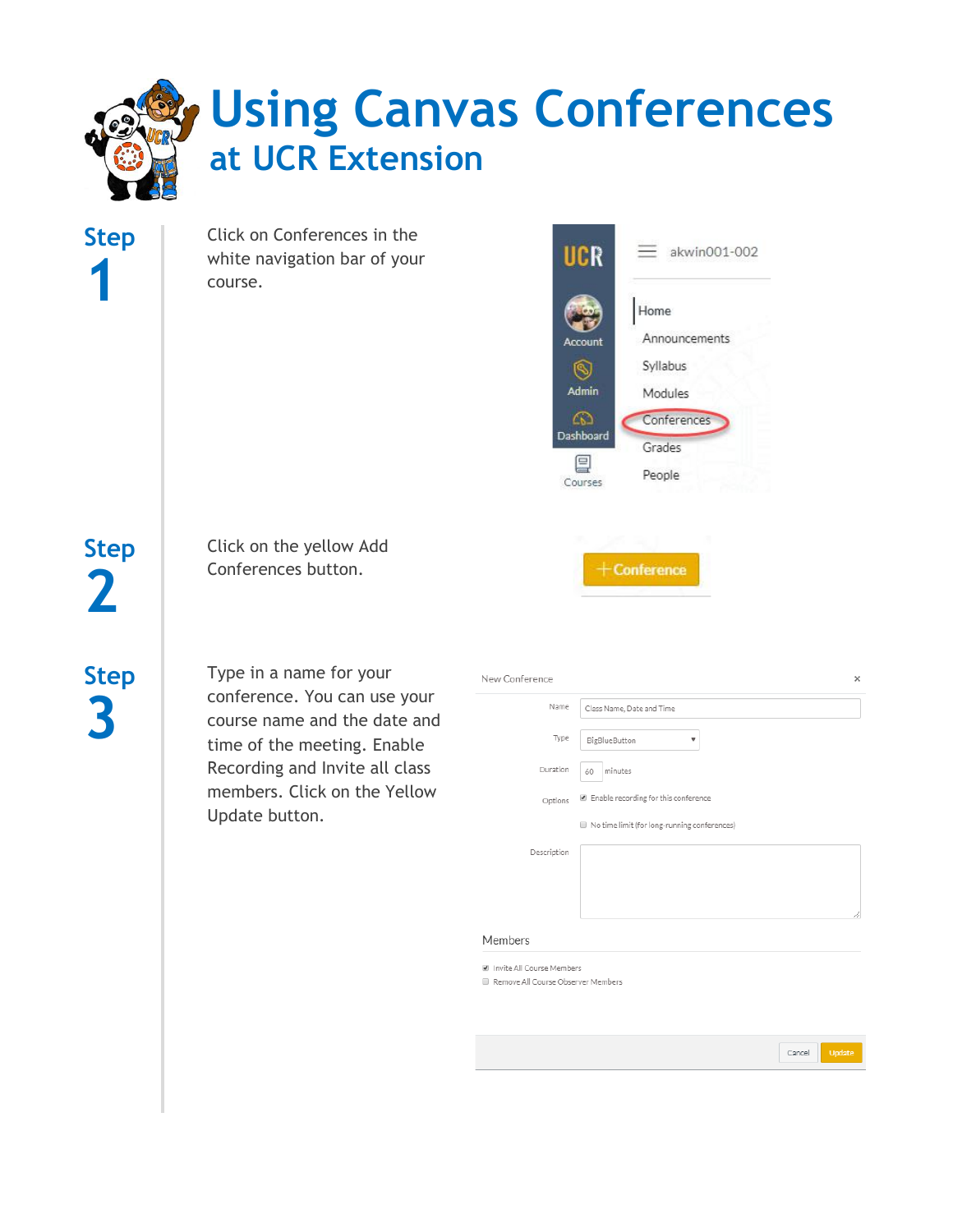| <b>Step</b> | To join the conference, click                                                                                                                                                                                                             |                                                                                                                                                                     |  |
|-------------|-------------------------------------------------------------------------------------------------------------------------------------------------------------------------------------------------------------------------------------------|---------------------------------------------------------------------------------------------------------------------------------------------------------------------|--|
|             | on the Start button.                                                                                                                                                                                                                      | * New Conferences                                                                                                                                                   |  |
|             |                                                                                                                                                                                                                                           | ⊗ ∗<br><b>Class Name, Date and Time</b><br>Start                                                                                                                    |  |
| <b>Step</b> | Click on Microphone and the<br>Allow the system to use your<br>microphone.                                                                                                                                                                | $\times$<br>How would you like to join the audio?<br>Microphone<br>Listen only<br>Join using your phone $\rightarrow$<br>×<br>8.rna1.blindsidenetworks.com wants to |  |
|             |                                                                                                                                                                                                                                           | Use your microphone<br>⋓                                                                                                                                            |  |
|             |                                                                                                                                                                                                                                           | Allow<br><b>Block</b>                                                                                                                                               |  |
| <b>Step</b> | Follow the instructions for<br>the Echo Test.                                                                                                                                                                                             | This is a private echo test. Speak a few words. Did you hear audio?<br>Yes<br>No                                                                                    |  |
| Step        | Click on the Video Icon to<br>start your video and Allow<br>the System to use the<br>camera.                                                                                                                                              | ℚ<br>×<br>8.rna1.blindsidenetworks.com wants to<br>Use your camera                                                                                                  |  |
| <b>Step</b> | Click on the Screen Share<br>button to share an<br>application such as Google<br>Slides. Make sure the<br>application is running before<br>you try to share. Then choose<br>Application Window and click<br>on the application thumbnail. | Allow<br><b>Block</b><br>$\overline{\mathbb{Q}}$                                                                                                                    |  |